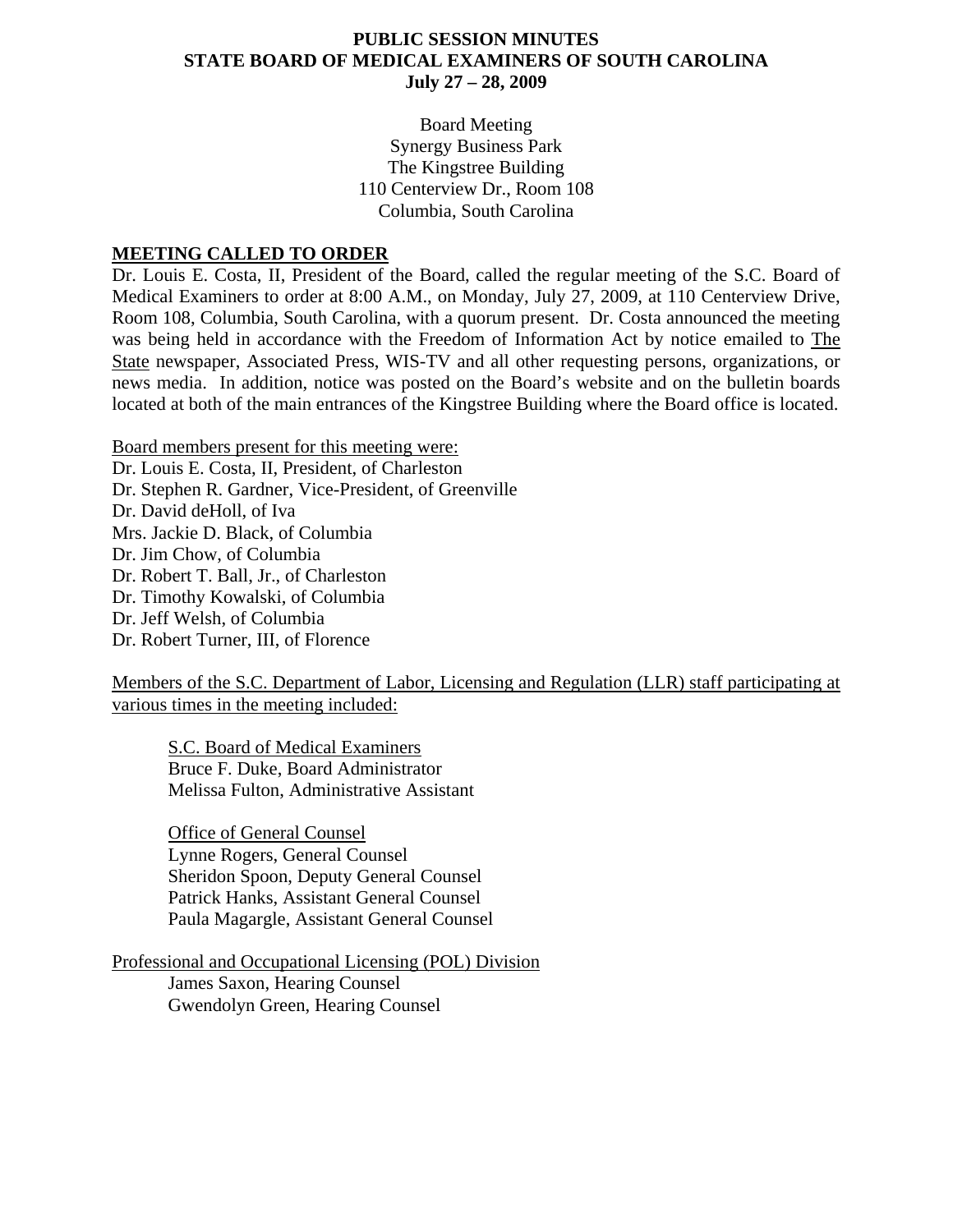#### **Monday, July 27, 2009**

## **REVIEW/APPROVAL OF AGENDA**

An agenda for this meeting was reviewed and approved.

### **REVIEW/APPROVAL OF MINUTES FROM MAY 2009 BOARD MEETING:**

\_\_\_\_\_\_\_\_\_\_\_\_\_\_\_\_\_\_\_\_\_\_\_\_\_\_\_\_\_\_\_\_\_\_\_\_\_\_\_\_\_\_\_\_\_\_\_\_\_\_\_\_\_\_\_\_\_\_\_\_\_\_\_\_\_\_\_\_\_\_\_\_\_

**The Board reviewed the minutes and entertained all corrections and deletions to be made on the May 2009 minutes. A motion was made to approve the Minutes. Dr. Kowalski seconded the motion and it was unanimously passed.** 

### **FINAL ORDER HEARINGS**

**A motion was made and passed for the Board to go into Executive Session to conduct Final Order Hearings.** Each hearing was held in Executive Session, and a transcript of each hearing, as well as the Board's Final Order, are on file at the Board Office. No votes were made or actions taken while the Board was in Executive Session. **A motion was made and passed to return to Public Session and the Board voted on the following sanctions after each Final Order Hearing:**

#### **Applicant for Licensure**

**A motion was made as follows:**

**Applicant to submit to a cost-effective assessment approved by RPP. Applicant must also sign a private agreement for at least one year with the Board for monitoring depending on the assessment findings.**

**Motion seconded by Dr. Ball. All in favor.**

**Motion Carries.**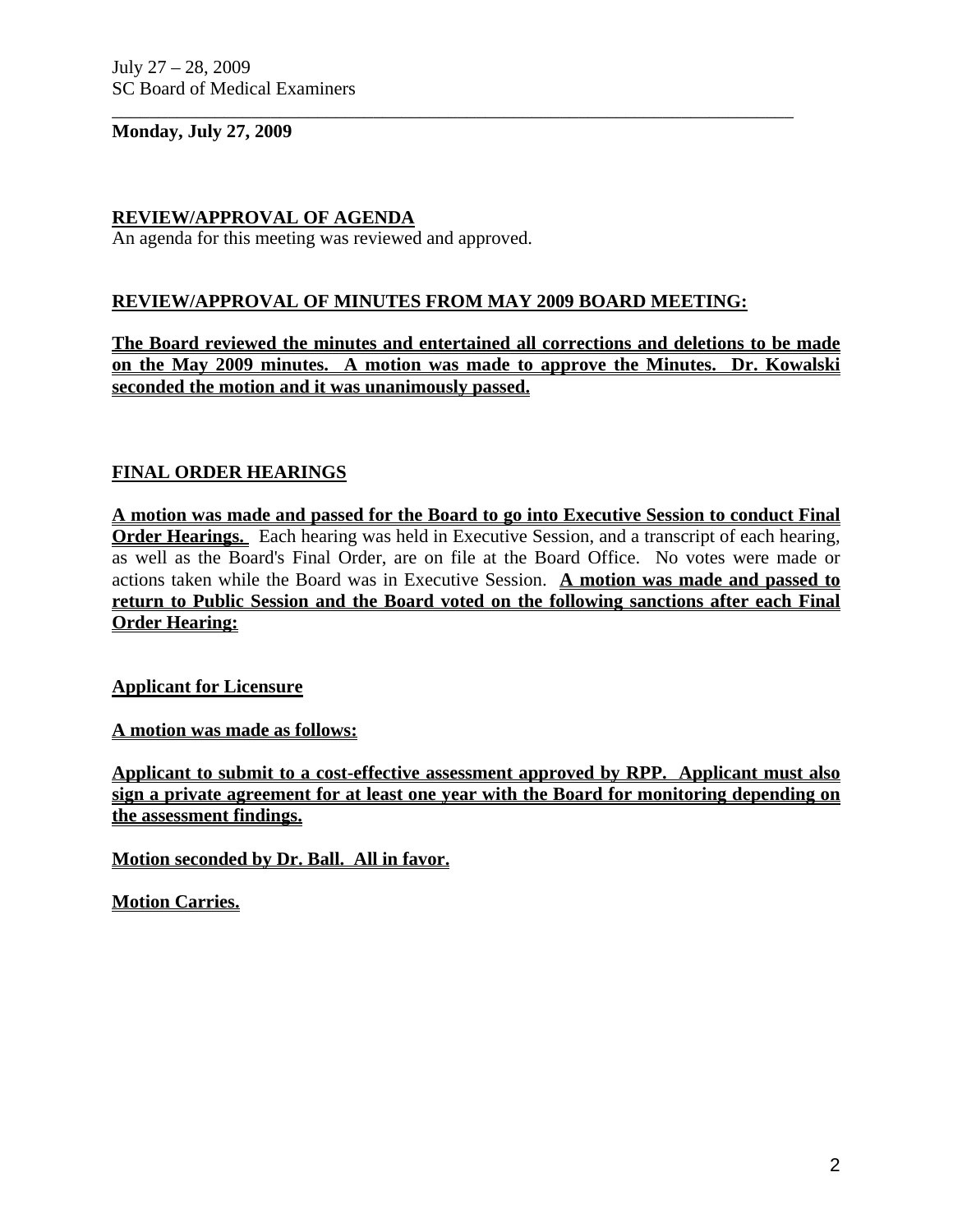**Gail S. Beheler (Heneisen), RCP 2008-80 Final Order Hearing**

**A motion was made as follows:**

- **Respondent has violated Medical Practice Act**
- **Public Reprimand**
- **Respondent must complete 10 CME hours approved by the RCP Committee and Respondent must submit to the committee site specific for approval.**

\_\_\_\_\_\_\_\_\_\_\_\_\_\_\_\_\_\_\_\_\_\_\_\_\_\_\_\_\_\_\_\_\_\_\_\_\_\_\_\_\_\_\_\_\_\_\_\_\_\_\_\_\_\_\_\_\_\_\_\_\_\_\_\_\_\_\_\_\_\_\_\_\_

• **Respondent to pay court costs in the amount of \$586.80** 

**Motion was seconded by Dr. Kowalski. All in favor.** 

**Motion Carries.**

**Michael Nwude, M.D. Applicant for Licensure**

**A motion was made as follows:**

- **Grant license only with site specific approval**
- **Applicant is eligible for full license upon passing Board certification**

**Motion was seconded by Dr. deHoll. All in Favor.**

**Motion Carries.**

**Dr. Stephen Lloyd Presentation on Endoscopy Procedures**

**The Board heard a presentation by Dr. Lloyd asking the Board for approval to allow GI Technicians to advance the scope on colonoscopy procedures.**

**Dr. Costa advised the Board would take this request under advisement and make a decision at a later time.**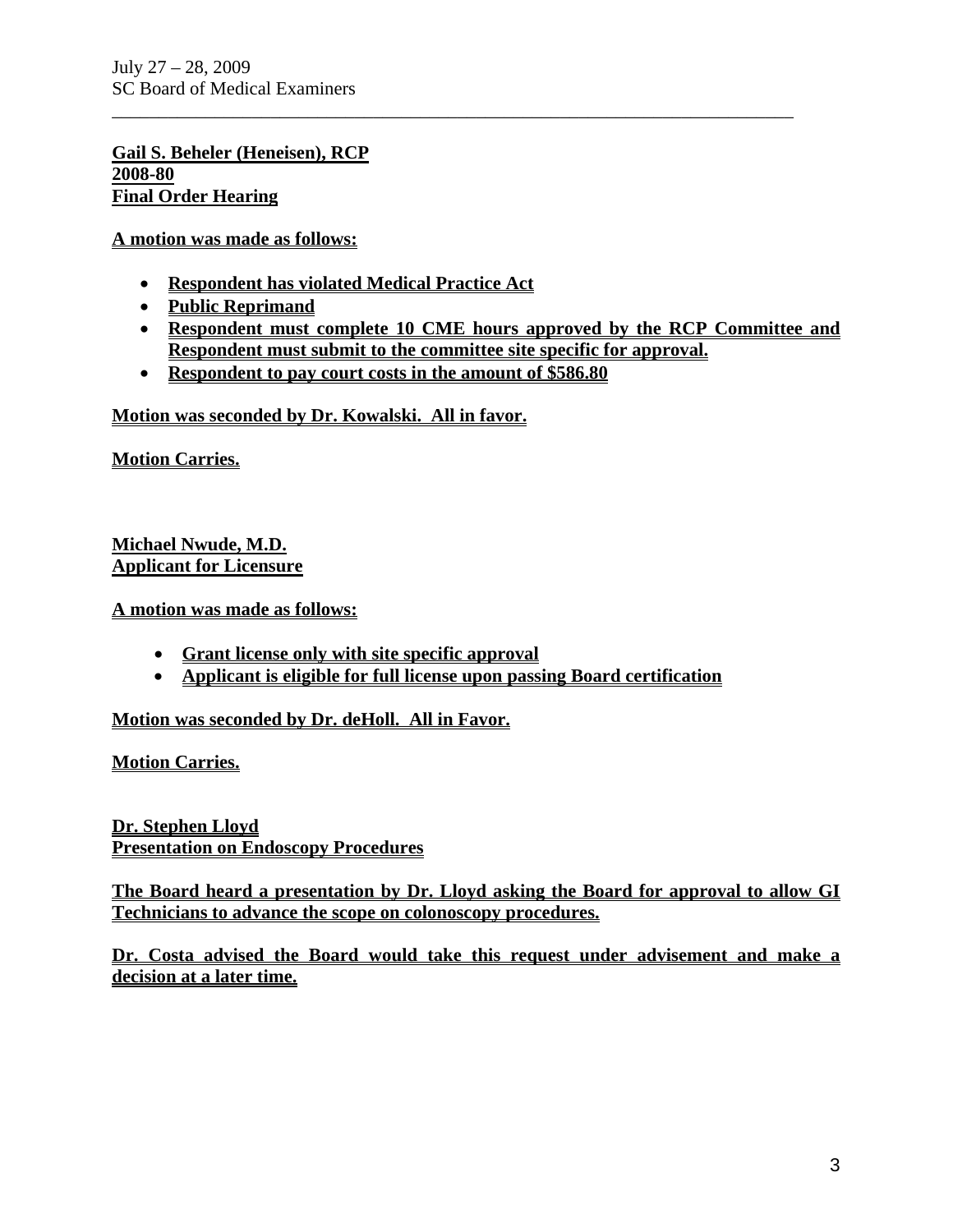### **Nimish Patel, P.A. Applicant for Licensure**

**A motion was made to accept the application.**

**Motion seconded by Dr. Kowalski. All in favor.**

**Motion Carries. Ellen Rainey, M.D. Applicant for Licensure**

**A motion was made as follows:**

**Applicant is granted a limited license to practice in a setting approved by the Board. After applicant earns board certification in Psychiatry, she is eligible for full and unrestricted license.**

\_\_\_\_\_\_\_\_\_\_\_\_\_\_\_\_\_\_\_\_\_\_\_\_\_\_\_\_\_\_\_\_\_\_\_\_\_\_\_\_\_\_\_\_\_\_\_\_\_\_\_\_\_\_\_\_\_\_\_\_\_\_\_\_\_\_\_\_\_\_\_\_\_

**Motion seconded by Dr. Gardner. All in favor.**

**Motion Carries.**

**2004-334 Request to be Released from Terms and Conditions**

**A motion was made as follows:**

**Grant request for release of terms and conditions contingent upon entering into a private agreement with the Board.** 

**Motion seconded by Dr. Gardner. All in favor.**

**Motion Carries.**

### **Office of General Counsel Report – Lynne Rogers**

A motion was made and passed for the Board to go into Executive Session to review the General Counsel reports. No votes were made or actions taken while the Board was in Executive Session. The Board then reconvened into Public Session.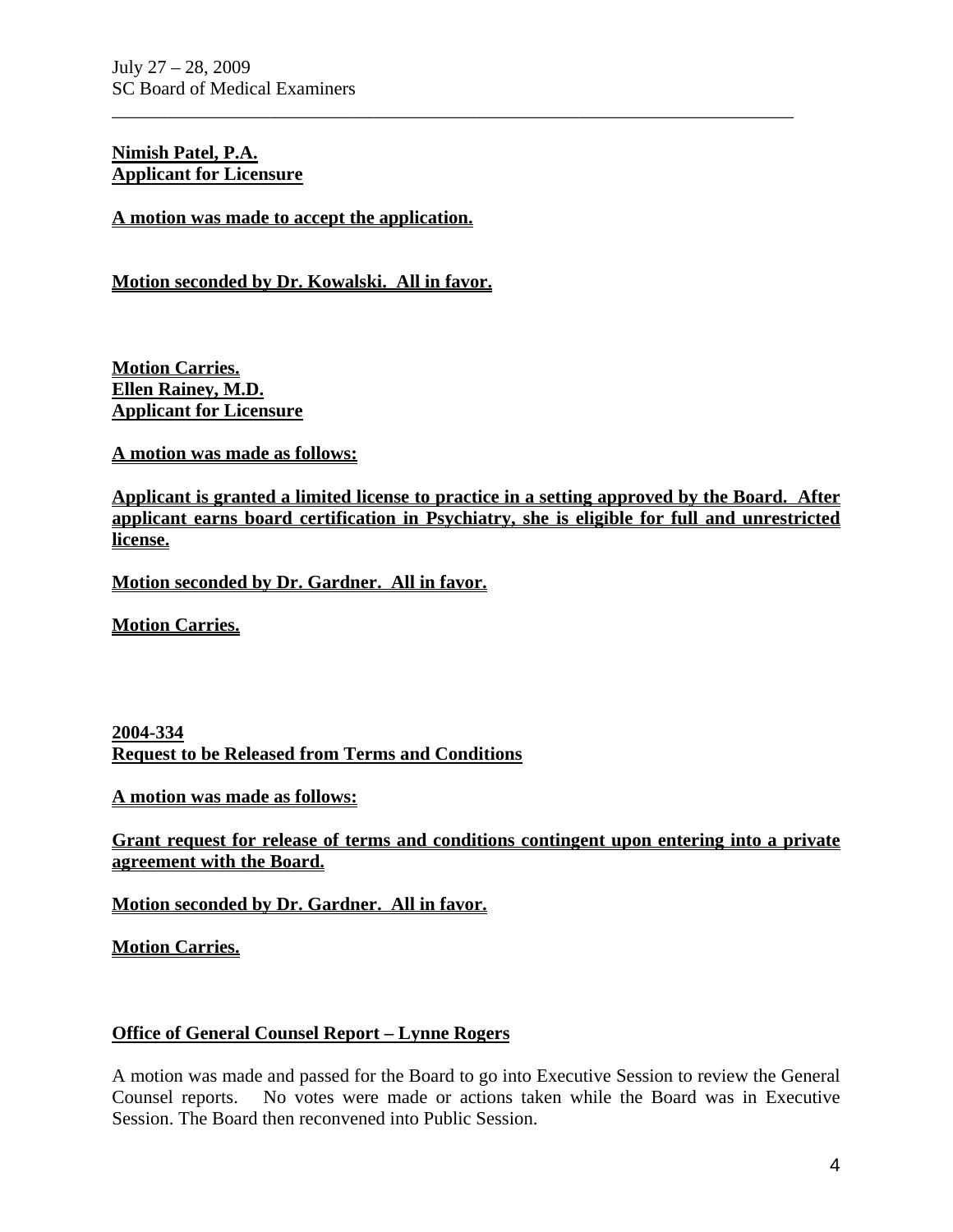#### **Dismissals**

**A motion was made that was seconded by Dr. deHoll and unanimously passed to approve the dismissal of the following cases.**

\_\_\_\_\_\_\_\_\_\_\_\_\_\_\_\_\_\_\_\_\_\_\_\_\_\_\_\_\_\_\_\_\_\_\_\_\_\_\_\_\_\_\_\_\_\_\_\_\_\_\_\_\_\_\_\_\_\_\_\_\_\_\_\_\_\_\_\_\_\_\_\_\_

#### **Cases 1 through 82**

**LETTERS OF CAUTION A motion was made that was seconded by Dr. Kowalski and unanimously passed to issue a Letter of Caution in the following cases:**

**Cases 86 through 92** 

### **FORMAL COMPLAINTS**

**A motion was made that was seconded by Dr. Kowalski and unanimously passed to authorize the issuance of a Formal Complaint pursuant to the recommendation of LLR's General Counsel that there is sufficient evidence to warrant formal proceeding in the following case:**

**Case 83** 

#### **INFORMAL CONFERENCE LETTER OF CAUTION A motion was made that was seconded by Dr. Kowalski and unanimously passed to issue a informal conference letter of caution in the following cases:**

#### **Case 84 & 85**

#### **CASES ON APPEAL**

In Executive Session, the Board reviewed the cases that are now on appeal and received specific briefings from Mrs. Rogers.

**Jerrold Polterrock Applicant for Licensure**

**A motion was made as follows:**

**To grant license.**

#### **Motion seconded by Dr. Kowalski. All in favor.**

**Motion Carries.**

### **Adjourn**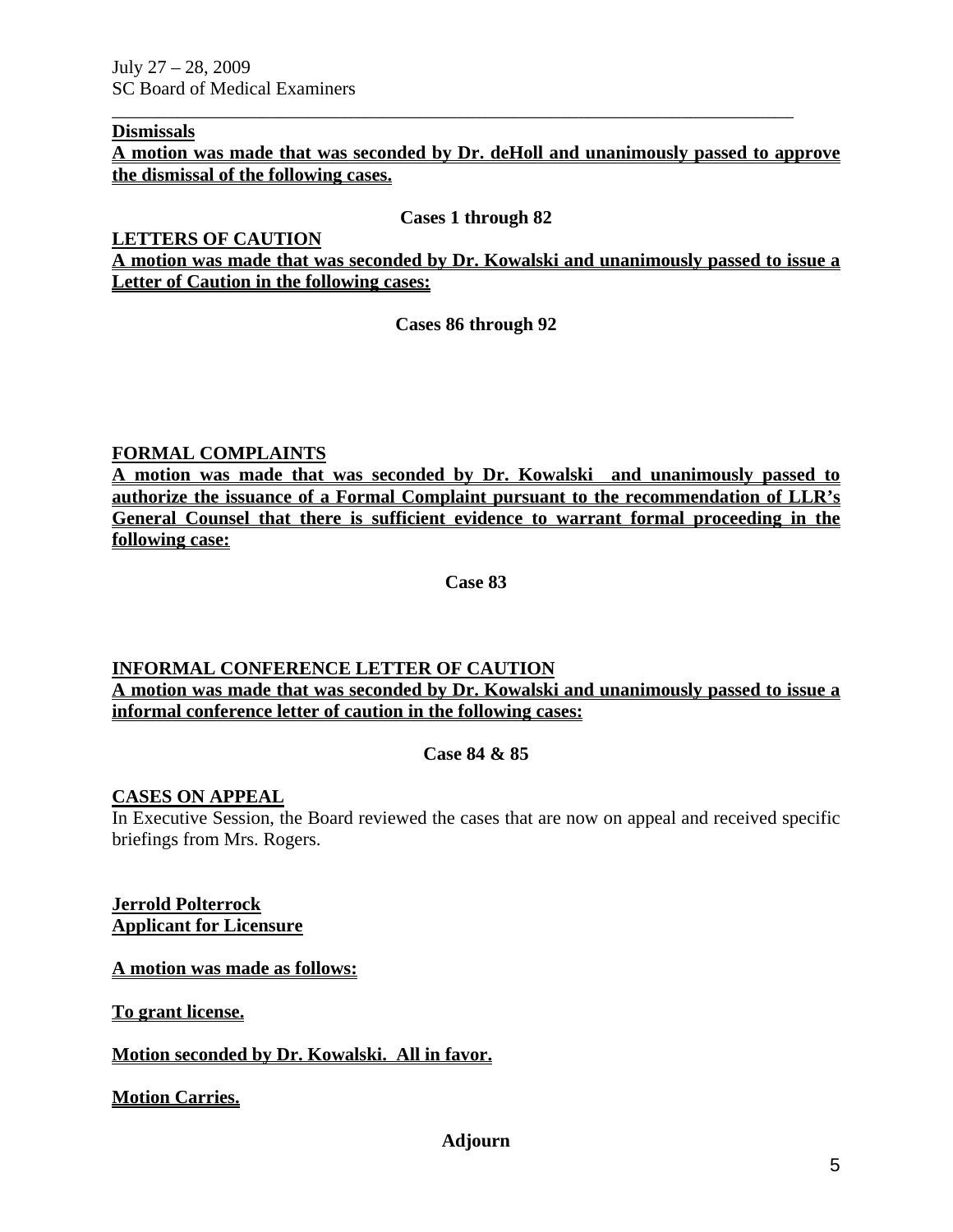**Tuesday, July 28, 2009** 

**Board reconvenes at 8:00 a.m.** 

**Michael Smyth Applicant for Licensure**

**A motion was made as follows:**

**To grant license after applicant has an interview with a Board Member.** 

\_\_\_\_\_\_\_\_\_\_\_\_\_\_\_\_\_\_\_\_\_\_\_\_\_\_\_\_\_\_\_\_\_\_\_\_\_\_\_\_\_\_\_\_\_\_\_\_\_\_\_\_\_\_\_\_\_\_\_\_\_\_\_\_\_\_\_\_\_\_\_\_\_

**Motion seconded by Dr. Ball. All in favor.**

**Motion Carries.**

**Myles Goldflies, M.S. Applicant for Licensure**

**A motion was made as follows:**

**License can be approved after confirmation of 150 CME hours.**

**Motion seconded by Dr. deHoll.** 

**All in favor.**

**Motion Carries.**

**Craig Harris, M.D. 2007-237 Final Order Hearing**

**A motion was made as follows:**

**Public Reprimand**

- **Respondent must continue treatment for addiction and depression.**
- **Continue involvement with RPP.**

• **Respondent must pay court costs in the amount of \$848.15. Indefinite Suspension until the completion of the following:**

• **Respondent provide 40 hours of appropriate CME.**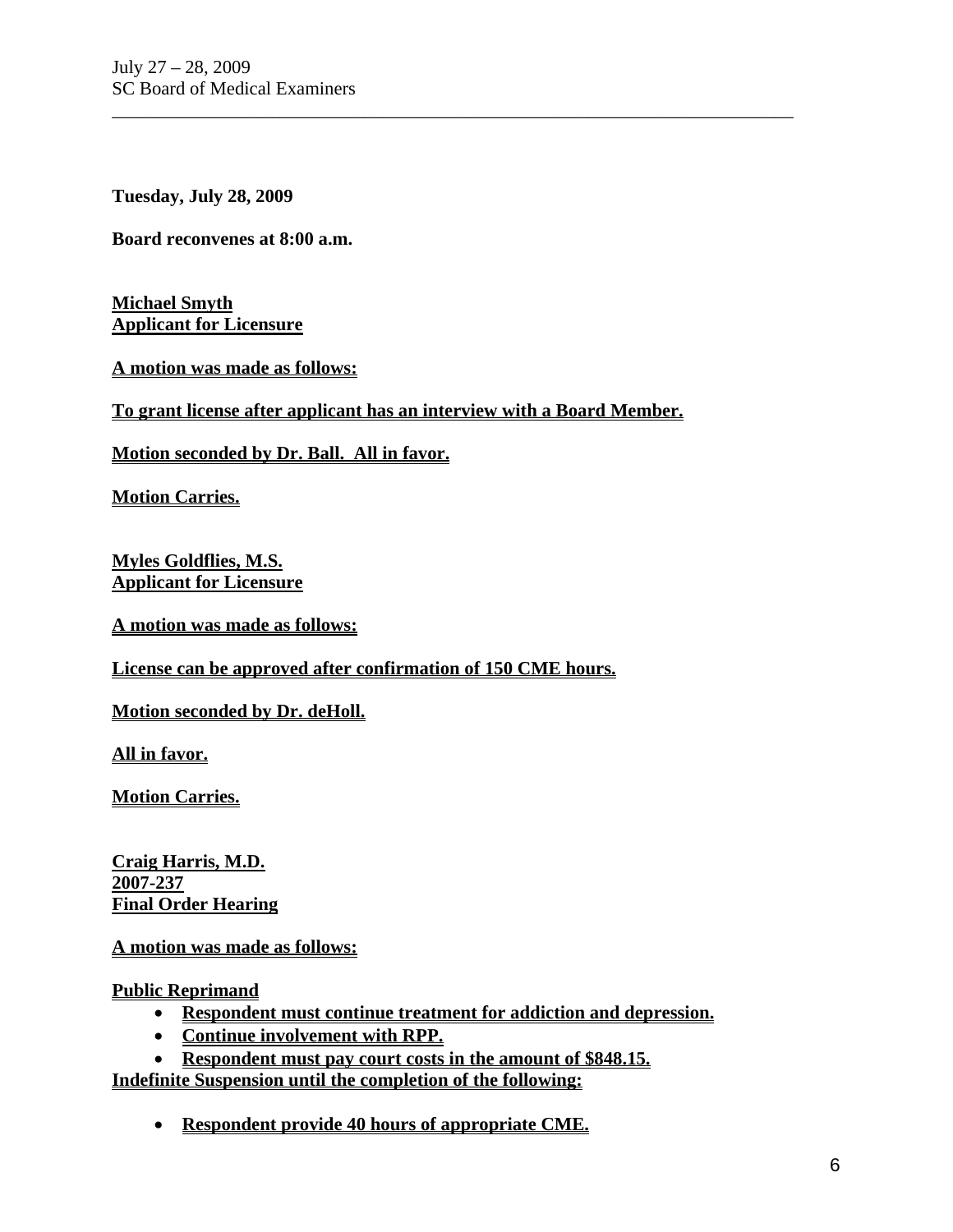- \_\_\_\_\_\_\_\_\_\_\_\_\_\_\_\_\_\_\_\_\_\_\_\_\_\_\_\_\_\_\_\_\_\_\_\_\_\_\_\_\_\_\_\_\_\_\_\_\_\_\_\_\_\_\_\_\_\_\_\_\_\_\_\_\_\_\_\_\_\_\_\_\_ • **Respondent must establish a practice site to be approved by the Board.**
	- **Respondent is not allowed to re-apply for a DEA license without the express permission of the Board.**

**Motion was seconded by Dr. Kowalski.**

**All in Favor.**

**Motion Carries.**

**Pamela Pyle, D.O. 2008-139 Final Order Hearing**

**Dr. Costa recused himself.**

**A motion was made as follows:**

### **Public Reprimand**

- **Board accepts the Memorandum of Agreement**
- **Respondent must pay court cost in the amount of \$515.00.**

**Motion was seconded by Dr. Kowalski.**

**All in Favor.**

**Motion Carries.**

**Thomas Roberts, M.D. 2009-44 Final Order Hearing**

**A motion was made by Dr. Ball as follows:**

**Revocation**

**Motion was seconded by Dr. Kowalski. Dr. Kowalski, Dr. Ball and Ms. Black are in favor. Dr. Welsh, Dr. Turner, Dr. Gardner and Dr. deHoll were in opposition.**

**Motion Fails.**

**A second motion was made as follows:**

- **Accept Memorandum of Agreement.**
- **Public Reprimand**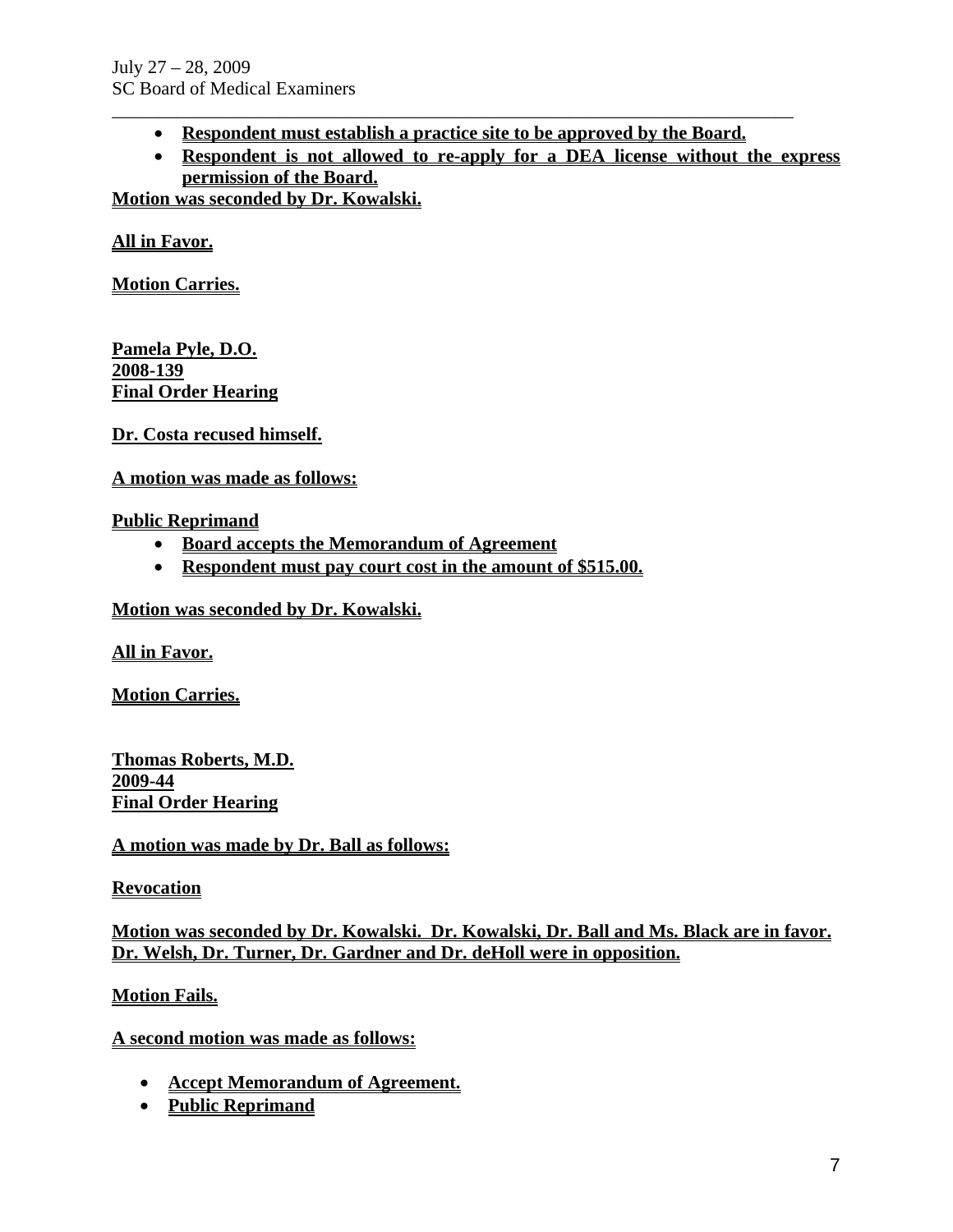- **Indefinite suspension until a fine of \$25, 000 is paid along with the court cost of \$1,889.75,**
- **Respondent must enroll in a ethics course and complete within one year.**

\_\_\_\_\_\_\_\_\_\_\_\_\_\_\_\_\_\_\_\_\_\_\_\_\_\_\_\_\_\_\_\_\_\_\_\_\_\_\_\_\_\_\_\_\_\_\_\_\_\_\_\_\_\_\_\_\_\_\_\_\_\_\_\_\_\_\_\_\_\_\_\_\_

- **Respond must have practice and surgery monitoring and oversight system approved by the Board. After completion of this the suspension will be stayed.**
- **Respondent must continue enrollment with Dr. Abel and provide quarterly reports from BMI.**

**Motion was seconded by Dr. Turner. All in favor accept Dr. Kowalski and Ms. Black. Motion Carries.**

# **Anthony Russo, M.D.**

**Request that the Board recognize the American Association of Physician Specialist and its certifying body by the American Board of Physician Specialties. After discussion the Board decided to take the request under advisement.**

### **Javaid Wani, M.D. Applicant for Licensure**

• **A motion was made to grant applicant a limited license and then a permanent license once he has interviewed with Board member.** 

**Seconded by Dr. Turner.**

**All in favor.**

**Motion Carries.** 

**Rick Kellet, M.D. Request to be Released from Terms and Conditions**

**A motion was made to deny the request.**

**All in favor except Dr. Ball and Ms. Black.**

**Motion Carries.**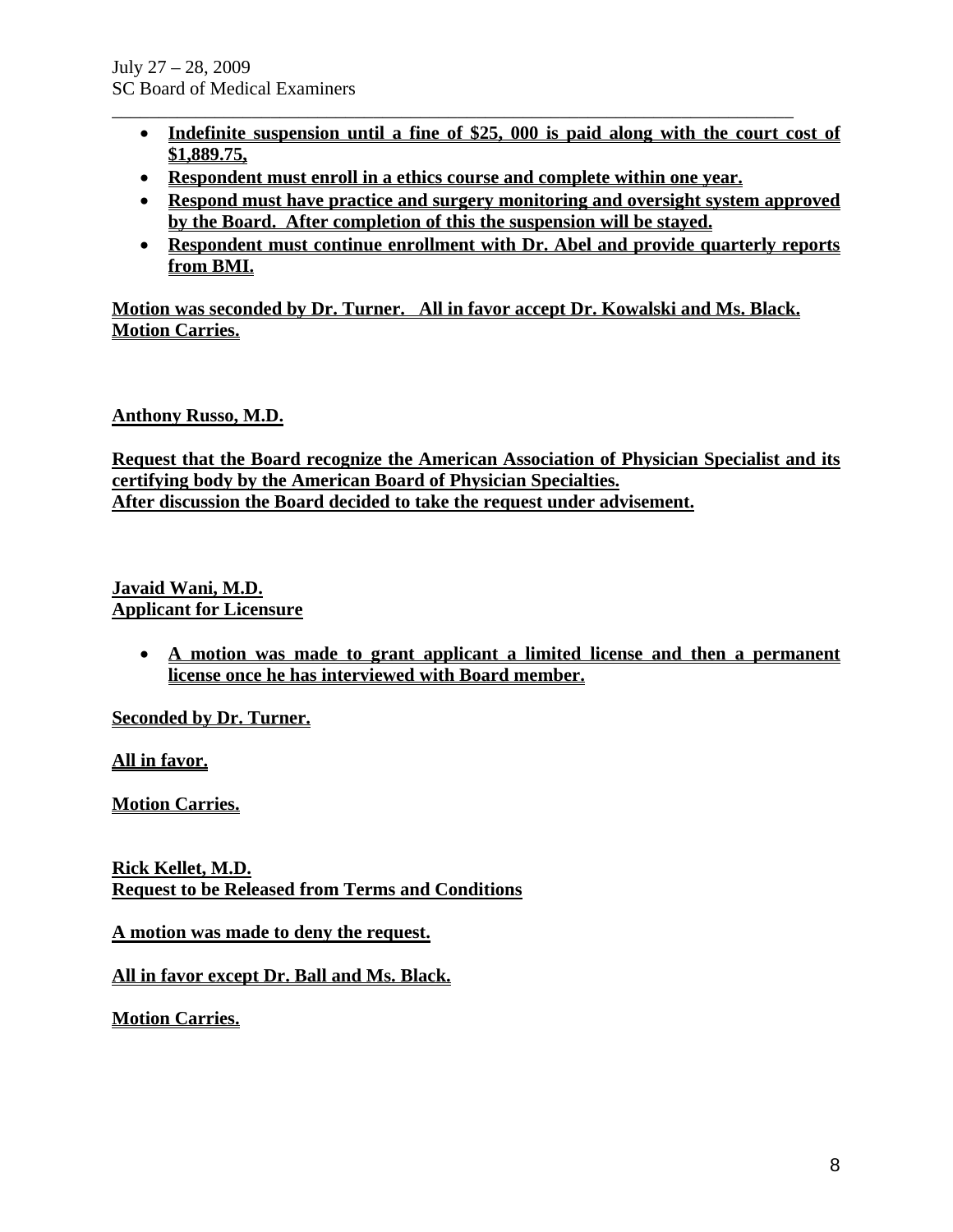**Shannon C. Webb, M.D. Request Final Order Amended**

**A motion was made to grant the request and to amend the order to reflect that the Respondent will be required to follow BMI's restrictions or requirements.**

\_\_\_\_\_\_\_\_\_\_\_\_\_\_\_\_\_\_\_\_\_\_\_\_\_\_\_\_\_\_\_\_\_\_\_\_\_\_\_\_\_\_\_\_\_\_\_\_\_\_\_\_\_\_\_\_\_\_\_\_\_\_\_\_\_\_\_\_\_\_\_\_\_

**Motion seconded by Dr. Turner.**

**All in favor.**

**Motion Carries.**

The Board adjourned at 6:30p.m.